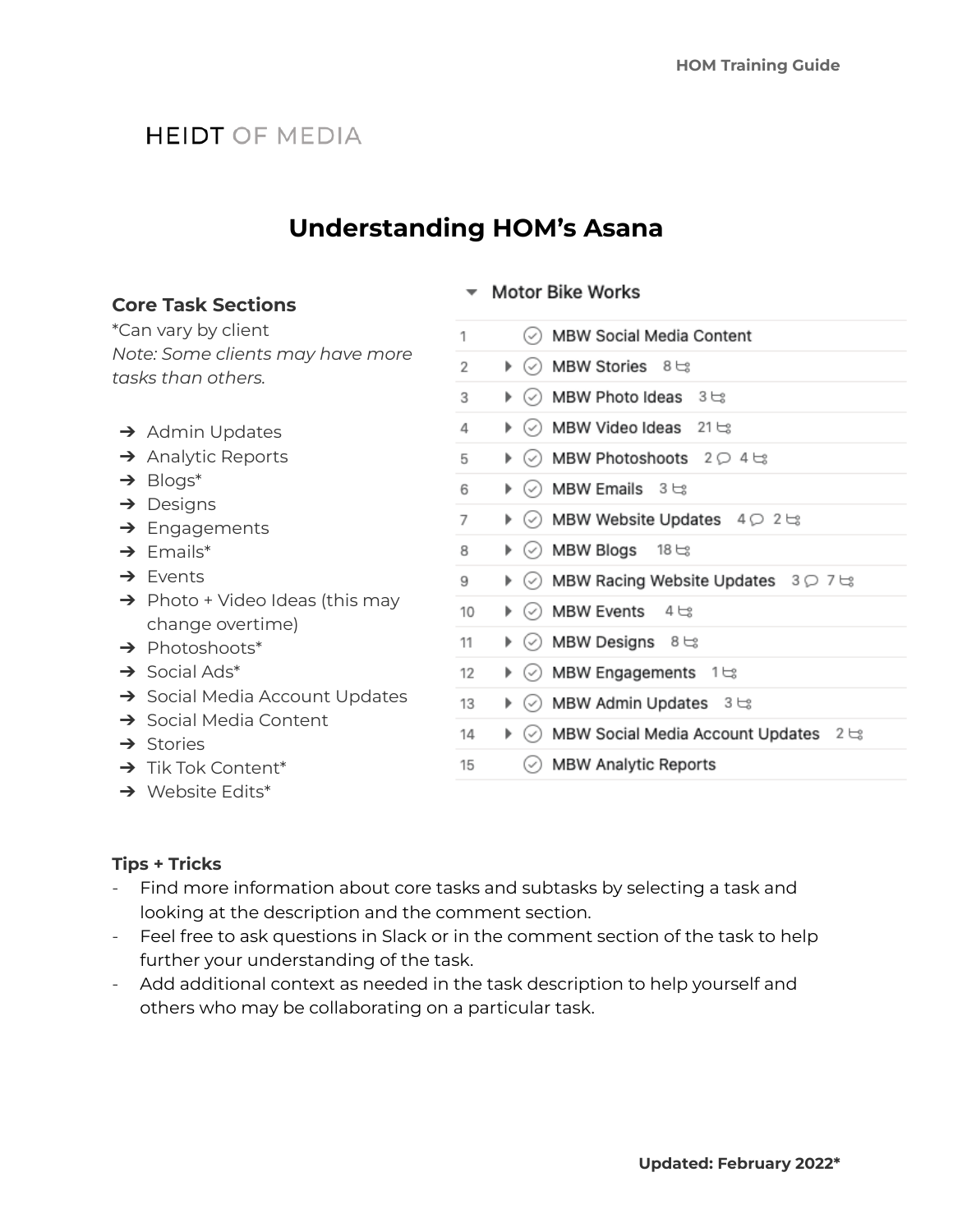#### **How to Properly Navigate Sub Tasks**

- Use the dropdown arrow to allow you to see the subtasks in the main project "List View"
- Subtasks populate to the right on desktop view.
- **Note:** It is possible that subtasks also contain additional subtasks.
- **Note:** If you filter your list, you will NOT see these mini arrows.

| Razoyo                                                               | Razoyo                                                                  |  |
|----------------------------------------------------------------------|-------------------------------------------------------------------------|--|
| Razoyo Social Media Content 1                                        | Razoyo Social Media Content 1                                           |  |
| 1                                                                    | $\overline{\mathcal{C}}$                                                |  |
| ▶ ∥ ✓                                                                | ▼                                                                       |  |
| Auto FFL Social Media Content 1 ts<br>2<br>▶ (✓)                     | Potential Post(s)<br>$(\checkmark)$                                     |  |
| Razoyo Emails                                                        | Auto FFL Social Media Content 1 ts                                      |  |
| 3                                                                    | 2                                                                       |  |
| $\checkmark$                                                         | $\blacktriangleright$ ( $\vee$ )                                        |  |
| Razoyo Web Page Design<br>4<br>10<br>3E<br>$\blacktriangleright$ (v) | Razoyo Emails<br>3<br>$(\checkmark)$                                    |  |
|                                                                      | Razoyo Web Page Design<br>1035<br>4<br>$\blacktriangleright$ ( $\vee$ ) |  |
| Razoyo Blogs & Case Studies $6 \approx$                              | Razoyo Blogs & Case Studies 6 ts                                        |  |
| 5                                                                    | 5                                                                       |  |
| $\blacktriangleright$ (v)                                            | $\blacktriangleright$ ( $\vee$ )                                        |  |
| Razoyo Ads 1 ts                                                      | Razoyo Ads 1 ts                                                         |  |
| 6                                                                    | 6                                                                       |  |
| ৻৵                                                                   | $\blacktriangleright$ (v)                                               |  |
| Razoyo Events 1                                                      | Razoyo Events 1                                                         |  |
| 7                                                                    | 7                                                                       |  |
| (✓                                                                   | $\blacktriangleright$ (v)                                               |  |
| Razoyo Admin Updates 1                                               | Razoyo Admin Updates 1                                                  |  |
| 8                                                                    | 8                                                                       |  |
| $\blacktriangleright$ ( $\checkmark$                                 | $\blacktriangleright$ (v)                                               |  |
| Razoyo Social Media Account Updates                                  | Razoyo Social Media Account Updates                                     |  |
| 9                                                                    | 9                                                                       |  |
| $(\checkmark)$                                                       | $(\checkmark)$                                                          |  |
| Razoyo Analytic Reports                                              | Razovo Analytic Reports                                                 |  |
| 10                                                                   | 10                                                                      |  |
| $\checkmark$                                                         | (✓                                                                      |  |

The view above will show **INCOMPLETE** tasks only.

| Subtasks                                                                                                              |             |                |
|-----------------------------------------------------------------------------------------------------------------------|-------------|----------------|
| Training for Attorneys and ACOs                                                                                       |             |                |
| Fill Out Companion Animals                                                                                            |             |                |
| Fill Out The Link                                                                                                     |             |                |
| Fill Out Breed Bans                                                                                                   |             |                |
| Fill Out Roadside Zoos<br>$(\mathcal{S})$                                                                             |             |                |
| Fill Out Animal Cruelty                                                                                               |             |                |
| Animal Friendly License Plates                                                                                        |             |                |
| ◯ How to Break Up a Dog Fight                                                                                         |             |                |
| <b>Firework Safety</b><br>$(\mathcal{S})$                                                                             |             |                |
| $\oslash$ What to do if you find a dog in a hot car?                                                                  |             |                |
| <b>Class Pet Guidelines</b>                                                                                           |             |                |
| O Update Animal Friendly Stores                                                                                       | Yesterday   |                |
| Dangers of Long-Term Tethering                                                                                        | Feb 4       | 1 (            |
| Update 2022 Gala Page - Sponsorships                                                                                  | Feb 4       |                |
| Easier way to have people register for the FREE events on the THN site. Maybe<br>via short form ys free ticket sales? | Jan 12      |                |
| Ways to Donate                                                                                                        |             | 3 <sup>1</sup> |
| Things to think about before you consider rehoming your dog                                                           |             | 2 (            |
| Extreme weather - Cold & Hot?                                                                                         |             | 1 ( )          |
| Junior Advocate Program                                                                                               |             |                |
| Things to think about before giving a dog or a cat as a gift                                                          | Nov 9, 2021 | 1 (_)          |

Once you click on the subtask or 'Details' you will see the expanded view which shows **BOTH** incomplete and completed tasks *(shown in green bracket)*.

**\*Note:** You can click the comment icon (red circle) to view additional information about the particular subtask.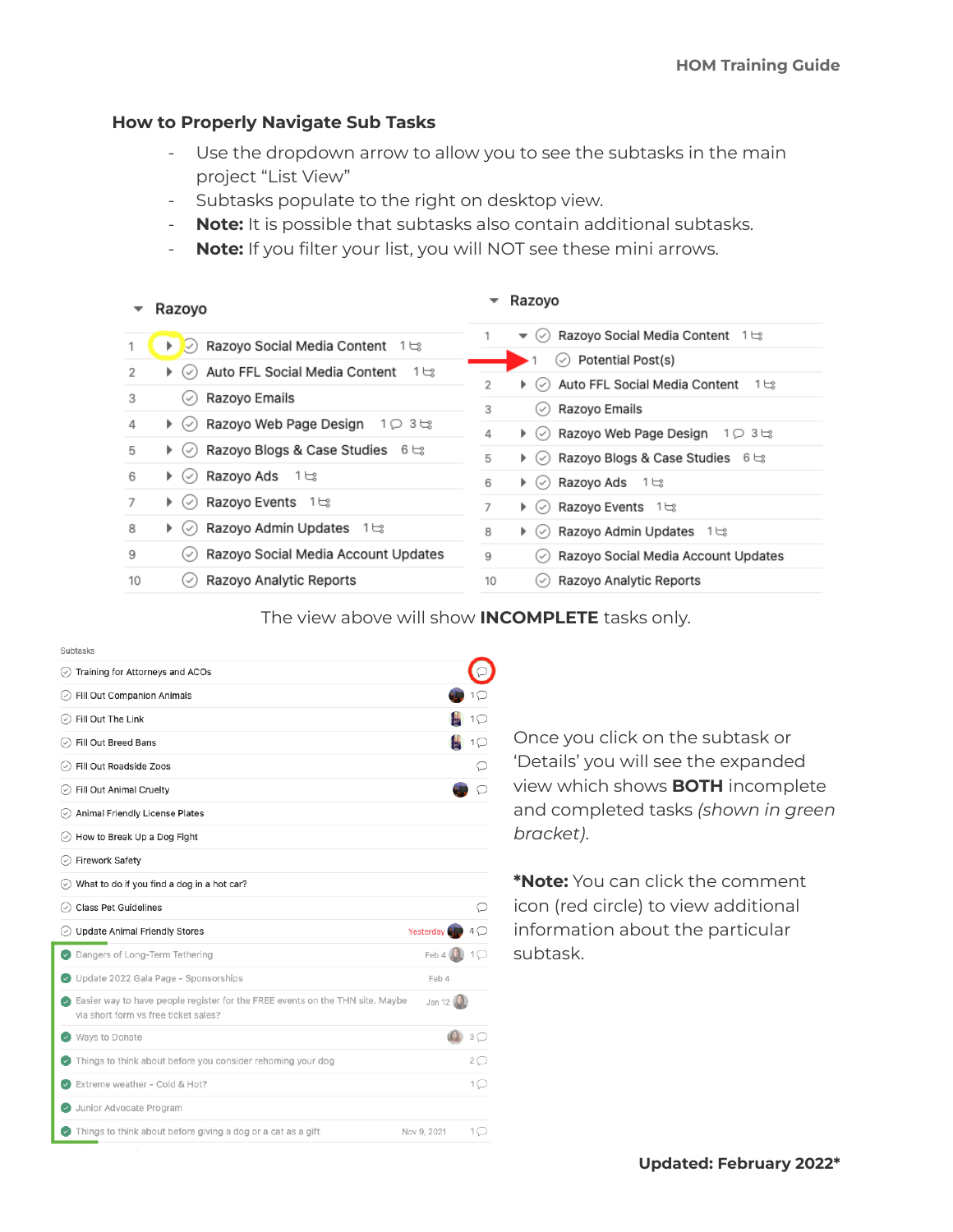# **Description & Comments**

To find more information about a specific task, click the task itself to find Description and Comments.

- ➔ **Description (red box)**
- ◆ This is where additional information/instructions of the task will be located.
- ➔ **Comments (blue box)**
- ◆ This is where any updates of the task will be stored. You can also reference here to see when things have been adjusted (i.e., Priority Level, Due Date Change, etc.)

### ➔ **Collaborators (pink box)**

◆ This will show you who is collaborating and assisting with this task. This varies among the tasks. If you are a collaborator, you will get emailed and notified when things update in the task.

#### Description

Beautify the Legislative Action Summary PDF with THLN branding from Karen.

\*Ask Emily for photo

+ Add subtask

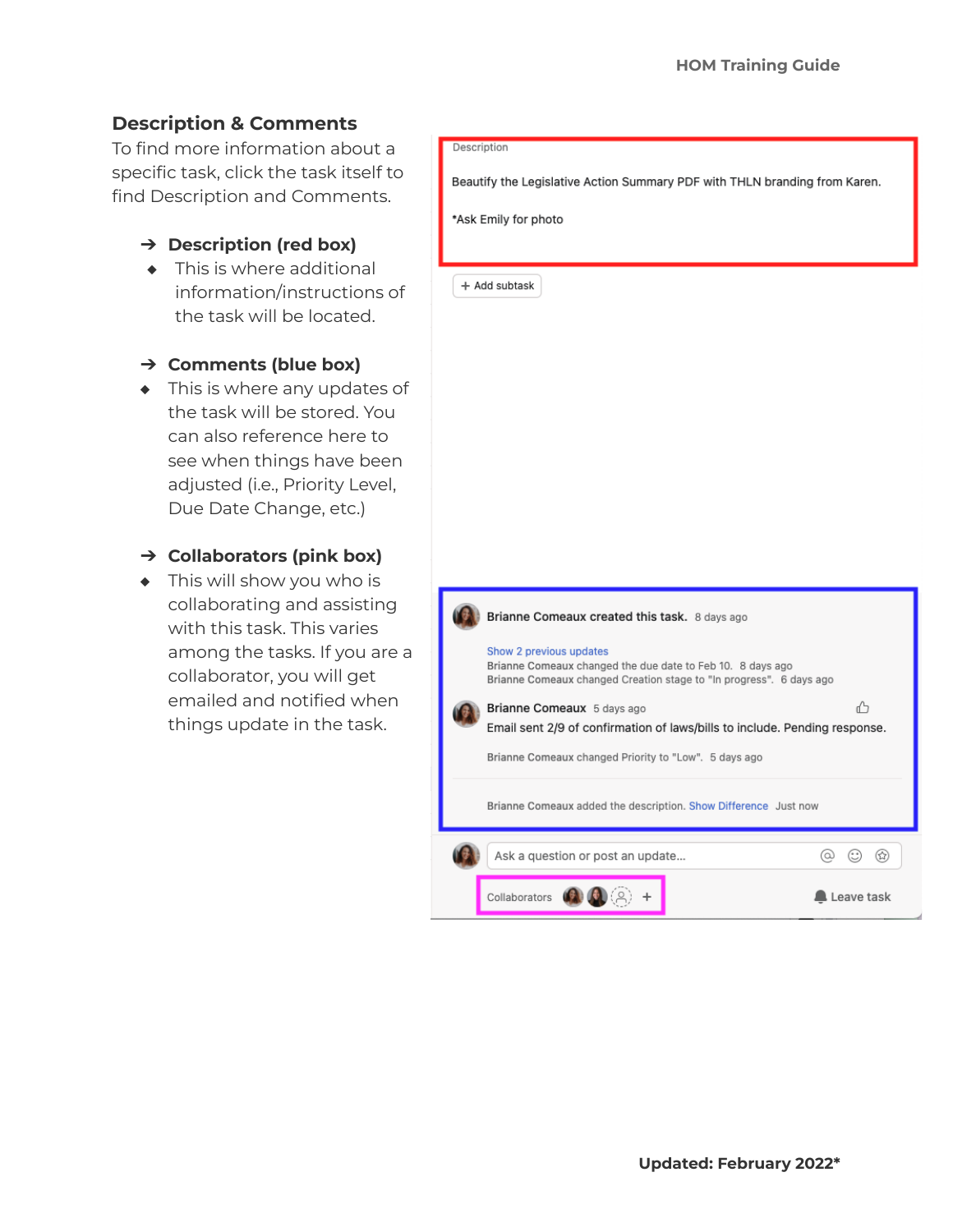### **Filters**

This is a **personal preference** for how you'd like to view your Asana. The current filters set in place are:

| Assignee                                                                                             | Priority                                                          | Due date   |  |  |
|------------------------------------------------------------------------------------------------------|-------------------------------------------------------------------|------------|--|--|
| $\rightarrow$ Assignee<br>Who this specific task is currently assigned to.<br>$\rightarrow$ Priority |                                                                   |            |  |  |
| High<br>Level of priority in which the task is needed.                                               |                                                                   |            |  |  |
| High<br>$\bullet$                                                                                    |                                                                   | Medium     |  |  |
| $\circ$                                                                                              | This needs to be completed<br>within the week.                    | Low        |  |  |
| Medium<br>$\bullet$<br>$\circ$                                                                       | This needs to be completed                                        | Immediate  |  |  |
|                                                                                                      | within the upcoming weeks.                                        | Backburner |  |  |
| Low<br>$\bullet$                                                                                     |                                                                   |            |  |  |
| $\circlearrowright$                                                                                  | Keep it on your radar. This will<br>be due within the next month. |            |  |  |
| Immediate<br>$\bullet$<br>$\circ$                                                                    | Needs to be ASAP.                                                 |            |  |  |
| Backburner                                                                                           |                                                                   |            |  |  |

- Keep it on your radar, but this is the lowest of priorities.
- ➔ Due Date
	- ◆ When the specific task is due
	- ◆ **\*Note:** Our goal is to be ahead of these due dates when possible!

Once you click onto a different project, the filter selected prior will default back to it's original list. (i.e., No filter in place)